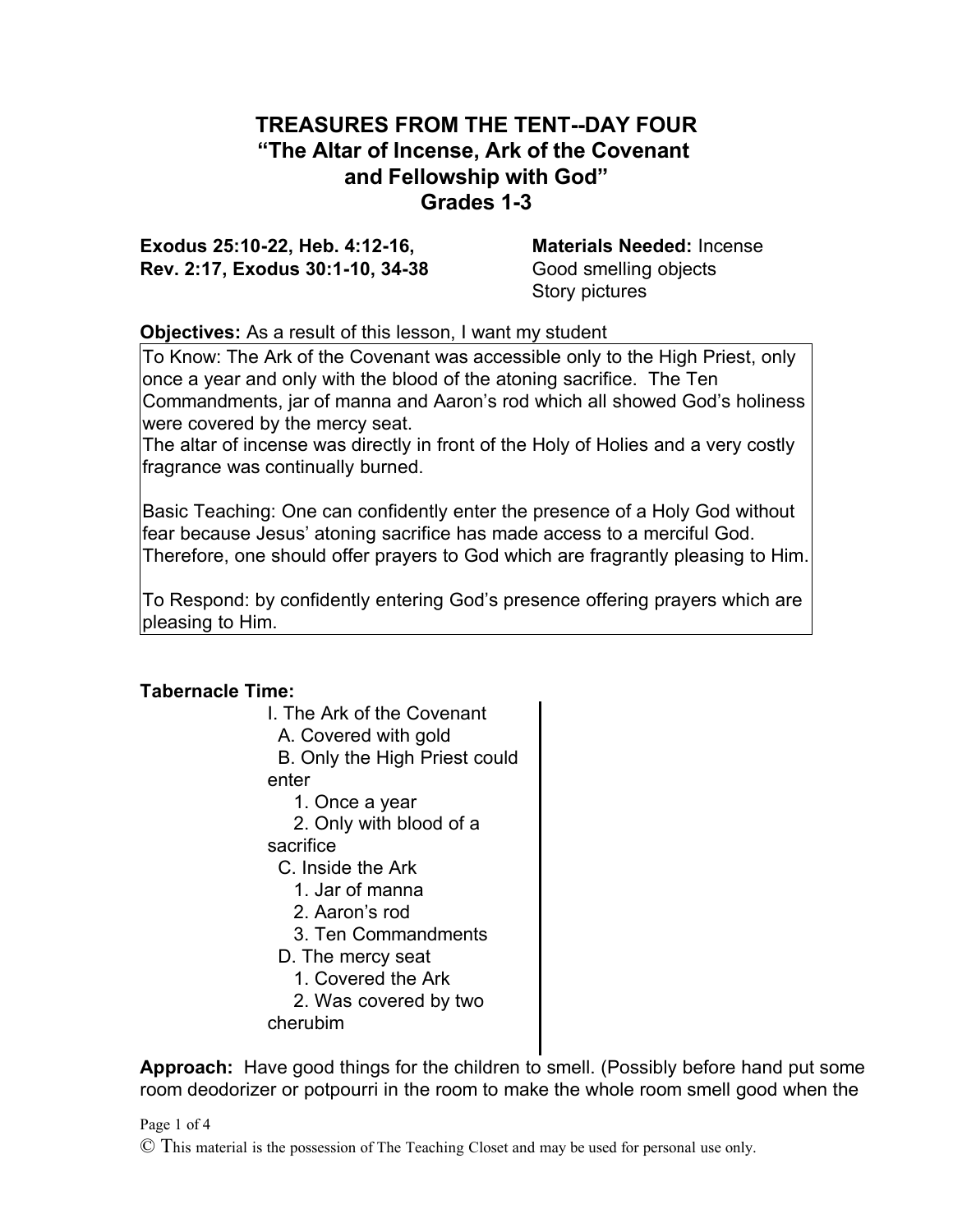students enter.) You might want to play a game where a child closes his or her eyes, smells the object and then tries to guess what it is. Good smelling objects might include: An orange, some cinnamon, strawberries, a flower, etc. Ask: do you like to smell good things? Did you know that in the Tabernacle, God like to smell good things too? There was a special altar where incense was burned. When it was burned, it made the whole Tabernacle smell good.

|               | II. The Altar of Incense<br>A. Overlaid with gold<br>B. Directly in front of the Ark<br>but separated by a curtain<br>C. Incense was burned<br>1. Only God's special recipe<br>2. Continually | Explain what incense is (have some<br>to show if possible).<br>This was a very special place for the<br>priest to go. When he was burning<br>incense on the altar, he was standing<br>right in front of the Ark where God<br>was.<br>(Show picture.)<br>There was a big curtain there, so he<br>couldn't see God, but how do you<br>think he might have felt knowing that<br>he was right next to where God was?<br>Do you think he was happy to know<br>that he was burning the incense that<br>God had said to bring. He knew that<br>THIS was the incense God enjoyed<br>smelling. But did you know that there<br>is something that God enjoys even<br>more than the good smell of that<br>incense and it is something that those<br>who belong to His family can give<br>Him?<br>Have a student read Psalm 141:2. |
|---------------|-----------------------------------------------------------------------------------------------------------------------------------------------------------------------------------------------|-----------------------------------------------------------------------------------------------------------------------------------------------------------------------------------------------------------------------------------------------------------------------------------------------------------------------------------------------------------------------------------------------------------------------------------------------------------------------------------------------------------------------------------------------------------------------------------------------------------------------------------------------------------------------------------------------------------------------------------------------------------------------------------------------------------------------|
| Proverbs 15:8 | III. The Fragrance of Prayer<br>A. Not all prayers smell good<br>to God                                                                                                                       | God says that there are some prayers<br>that do NOT smell good to him.<br>Here is a boy who is praying.                                                                                                                                                                                                                                                                                                                                                                                                                                                                                                                                                                                                                                                                                                               |
| Psalm 66:18   | 1. The prayer of the wicked<br>2. The prayer of someone                                                                                                                                       | (Show picture.) But this boy does not<br>really want to go God's way. He just                                                                                                                                                                                                                                                                                                                                                                                                                                                                                                                                                                                                                                                                                                                                         |
| James 4:3     | who is holding on to sin in their<br>heart<br>3. The prayer that is selfish<br>B. The kind of prayers God<br>likes                                                                            | likes to do things his own way. Then<br>he wants god to help him and so he<br>prays and asks God to help him. Do<br>you think God likes his prayer when<br>he just wants to go his own way?                                                                                                                                                                                                                                                                                                                                                                                                                                                                                                                                                                                                                           |

Page 2 of 4

© This material is the possession of The Teaching Closet and may be used for personal use only.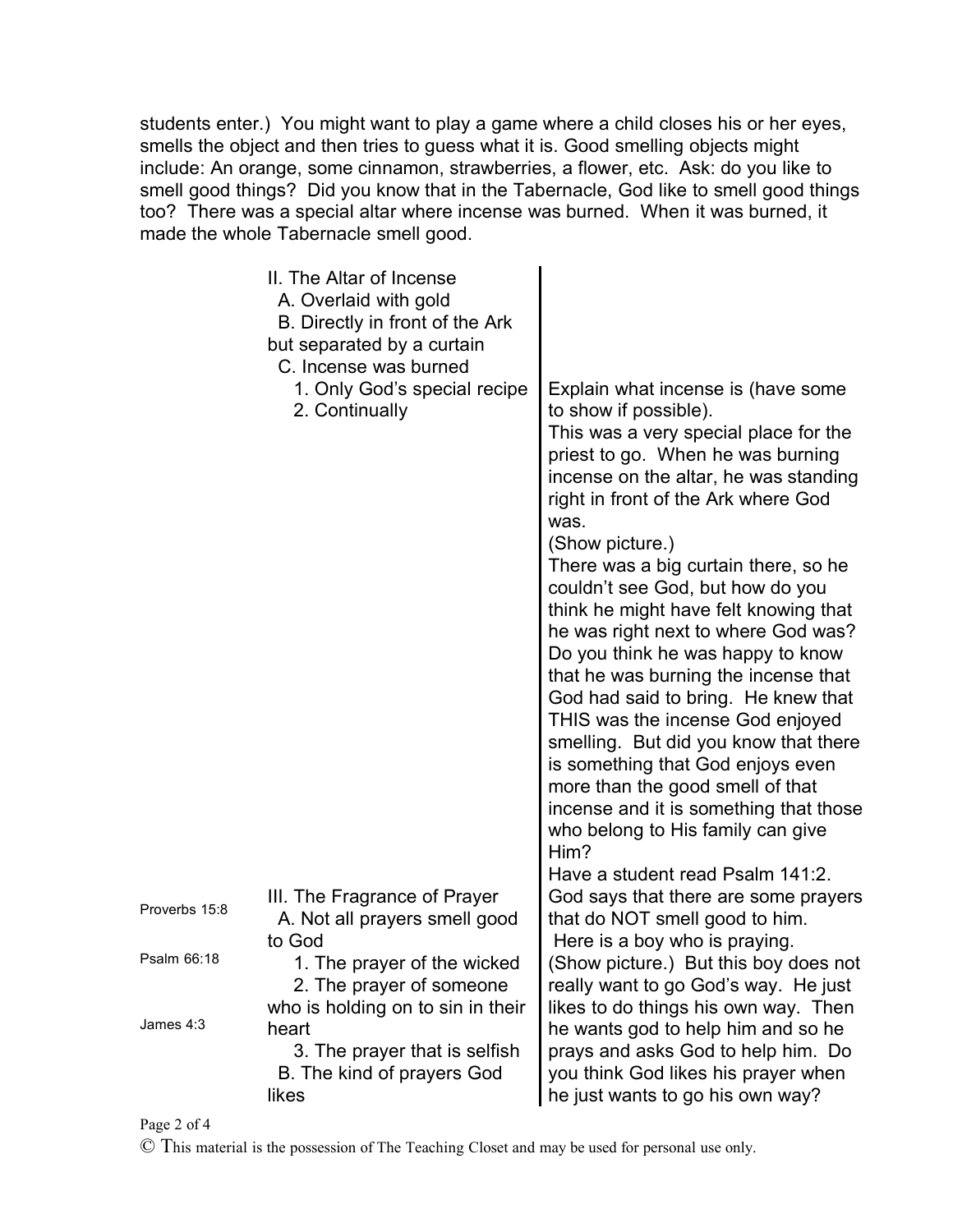|                                                   | Here's a girl. (Show picture.) She<br>wants a new bike for her birthday.<br>And that's the only reason she wants<br>to pray and talk to God. She doesn't<br>want the bike so she can share and<br>let other people enjoy it. She just<br>wants it all for herself. How do you<br>think God likes her prayer? It is really                                                                                       |
|---------------------------------------------------|-----------------------------------------------------------------------------------------------------------------------------------------------------------------------------------------------------------------------------------------------------------------------------------------------------------------------------------------------------------------------------------------------------------------|
| 1. Adoration                                      | just a selfish prayer.<br>Do you know what kind of prayer God<br>does like? God loves it when we tell<br>Him how wonderful He is. Why do<br>you think God is so wonderful.<br>Let students come up with answers.<br>Stop right then and lead the class in<br>prayer so they hear what a prayer of                                                                                                               |
| 2. Confession                                     | adoration sounds like.<br>God also likes it when we come to him<br>and tell Him the wrong things that we<br>have done and we are truly sorry for<br>them. He knows when someone is<br>just pretending to be sorry and when<br>someone really is sorry. Is there<br>anything you have done that you<br>know is wrong and you are sorry<br>about and you need to tell God<br>about? (Give a moment of silence for |
| 3. Thanksgiving                                   | your students to pray.)<br>When you give a present to someone,<br>what do you like them to say? When<br>God gives so many good things to us,<br>do you know what He loves to hear?<br>The same thing! (Go around the<br>room and have each person say<br>something they are thankful for. Move<br>quickly and don't linger on students<br>who can't think of something.)                                        |
| 4. Supplication<br>a. For others<br>b. For myself | There's one other prayer God likes.<br>When someone we know, or when we<br>ourselves, need help or are afraid,<br>God loves it when we turn to Him and<br>ask Him for help.                                                                                                                                                                                                                                     |